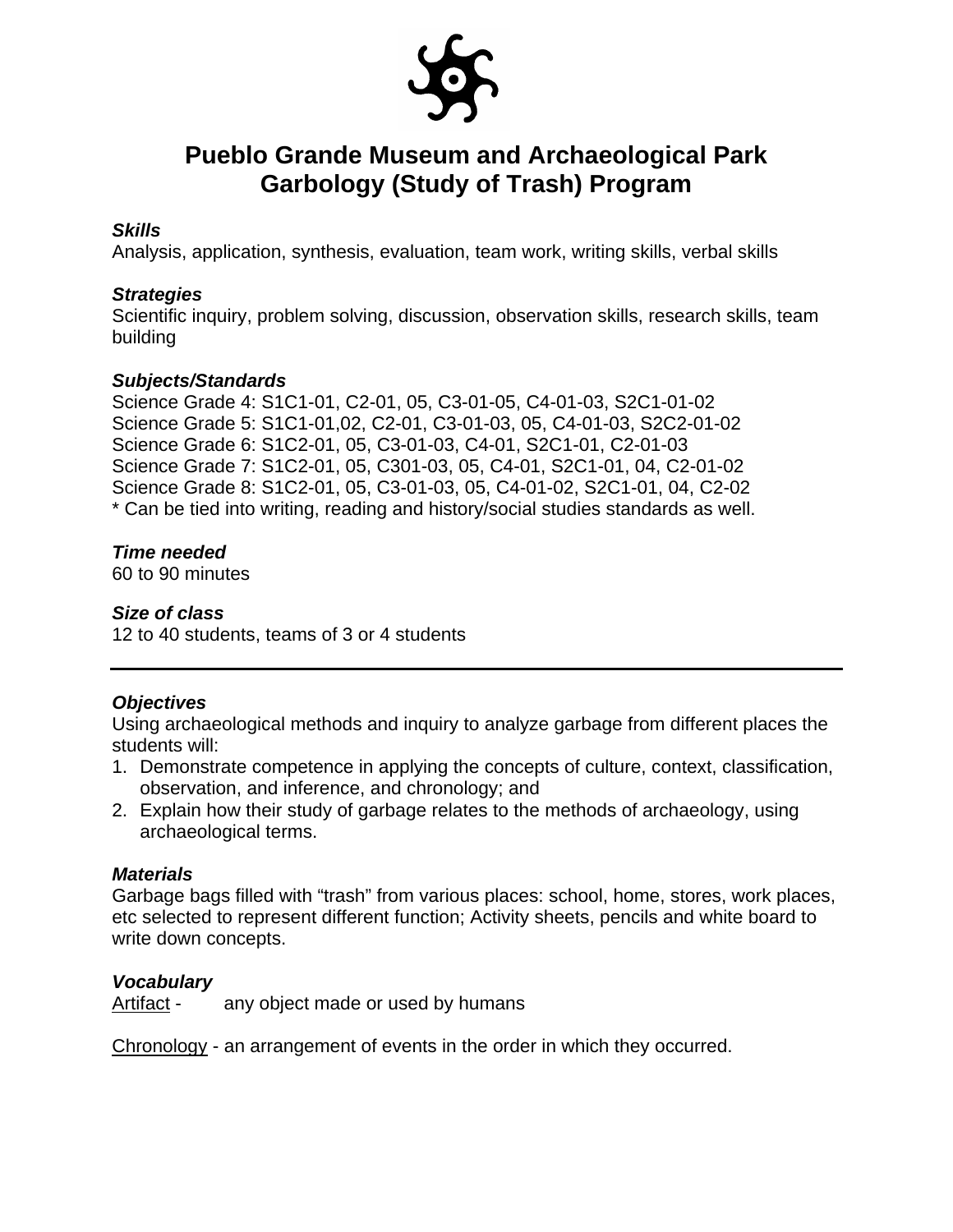- Context the relationship artifacts have to each other and the situation in which they are found.
- Culture the set of learned beliefs, values and behaviors generally shared by members of a society. "The way the members of a group of people think and believe and live, the tools they make, and the way they do things" (Braidwood, 1967, p. 30).
- Evidence data which are used to prove a point, or which clearly indicate a situation. I.E. "How do you know what you know."
- Inference a conclusion derived from observations
- Midden an area used for trash disposal

Observation -recognizing or noting a fact or occurrence.

#### *Setting the Stage*

Before you start evaluating the garbage you need to have questions that need to be answered; WHO, WHAT, WHY, WHEN, and WHERE questions. Behavioral questions, hypothesis, classification categories, accept or reject the hypothesis, make a behavioral inference.

All people generate trash and it tells a lot about us. What do you think trash can tell? Have people have always had a special place for trash?

Middens both prehistoric and today, Where are they? If a midden is disturbed and the layers mixed, it becomes impossible to interpret the lifeways of past people. Vandals looking for artifacts dig in middens and destroy irreplaceable information about the past.

Franz Boas, reportedly said "…man never lies to his garbage heap." What do you think your family's garbage could tell about you? (Size, income, values, preferred foods and activities).

#### *Procedure*

- 1. Review the concepts of culture, context, observation-inference, classification, and chronology.
- 2. Complete the Observation versus Inference worksheet of the Boy in the Water and the Chronology timeline of a student's life today. (Note: Setting the stage, and Procedures 1 and 2 could be part of a homework assignment or a class the previous day.)
- 3. Explain to the students that they are going to be archaeologists, analyzing garbage (middens) to learn about the people who threw it away. Demonstrate some of the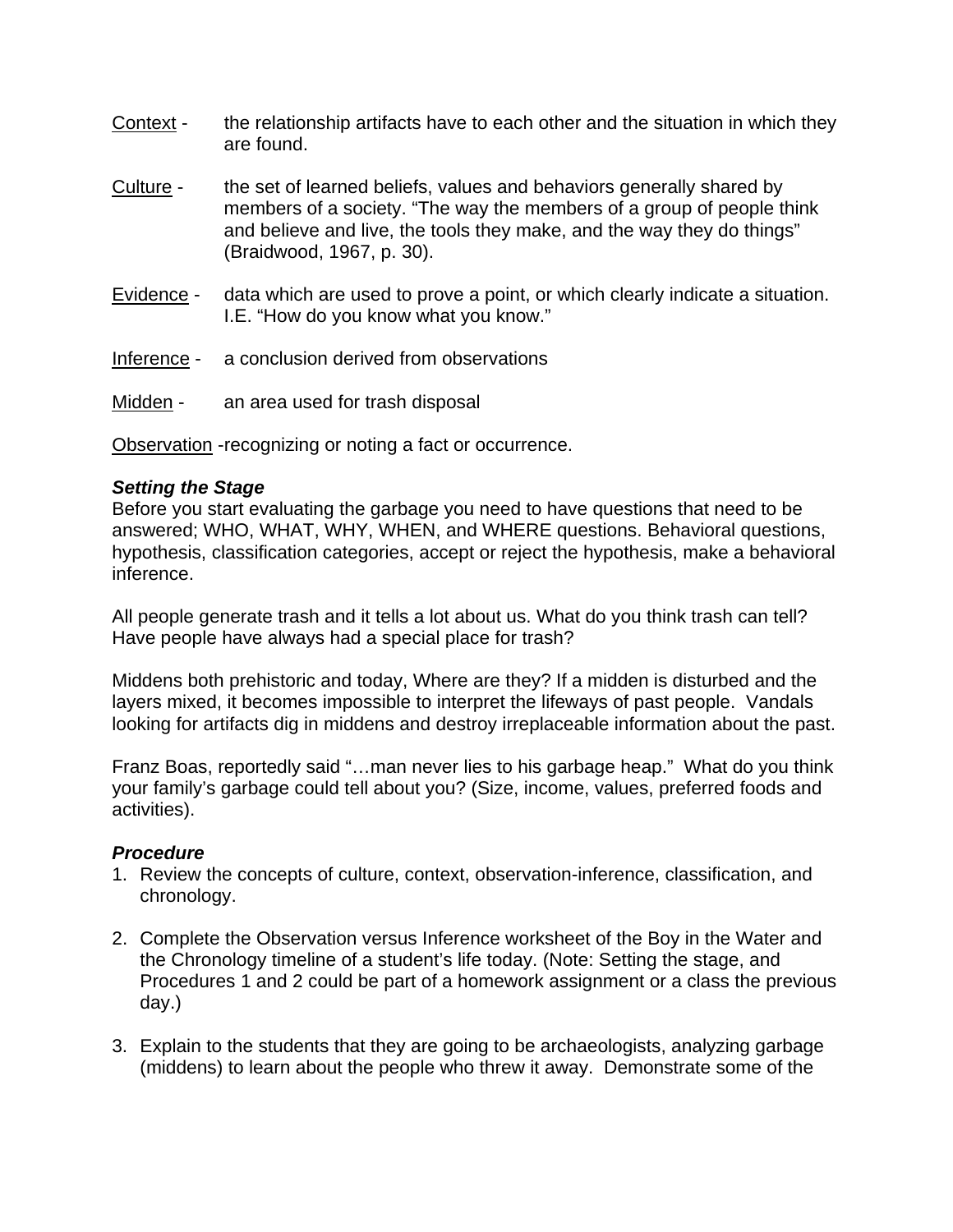information that can be learned from garbage by examining a small amount of trash from the trash in the classroom.

- a. What culture is this garbage from? Could it be mistaken for that of another culture? Is the garbage the same as garbage in China, Russia, and Phoenix 100 years ago? Are basic human needs represented in the trash?
- b. What can you infer about the behavior of the people who threw away the garbage and the origin of garbage based on your observations?
- c. Arrange the trash in chronological order. On the bottom is the oldest trash, on top the most recent. Look for dated items, newspapers, envelopes, etc.
- d. Sort the trash into piles based upon some kind of similarity. This is classification. Perhaps categories like paper, food containers, and office supplies.
- e. The trash is obviously from \_\_\_\_\_\_\_\_\_\_ because \_\_\_\_\_\_\_\_\_\_\_\_\_.
- 4. Divide the class into teams of 3 or 4 students. Have them choose a recorder for the team and a team leader who will present the information to the class.
- 5. Hand out the bags of garbage. As they are sorting through the garbage have them write down what is the item on top and what is on the bottom, taking notice of the stratigraphy of the garbage bag.
- 6. Pass out the Garbage Chart and have the group pick out a few of the items in the bag to sketch the item, then make observations and inferences of them then answer the questions on It's in the Garbage worksheet as they are "excavating" their bag.
- 7. Have the teams divide the garbage into classification categories. Pass out the Archaeological Inquiry form and have the group fill out the form based on their garbage.

8.

| <b>Behavioral Question</b>                | Is the owner of the desk a saver or someone who<br>throws things away?                                                                   |
|-------------------------------------------|------------------------------------------------------------------------------------------------------------------------------------------|
| <b>Hypothesis</b>                         | If there is a large number of items not required for<br>school work in the desk, then the owner is a saver.                              |
| Classification                            | Items required for school work and items not required                                                                                    |
| Categories                                | for school work.                                                                                                                         |
| Accept or Reject the<br><b>Hypothesis</b> | There is a greater quantity of items not required for<br>school work than items required for school work, so I<br>accept the hypothesis. |
|                                           |                                                                                                                                          |
| Make a behavioral<br>Inference            | The owner of the desk is a saver.                                                                                                        |

#### *Example of Archaeological Inquiry:*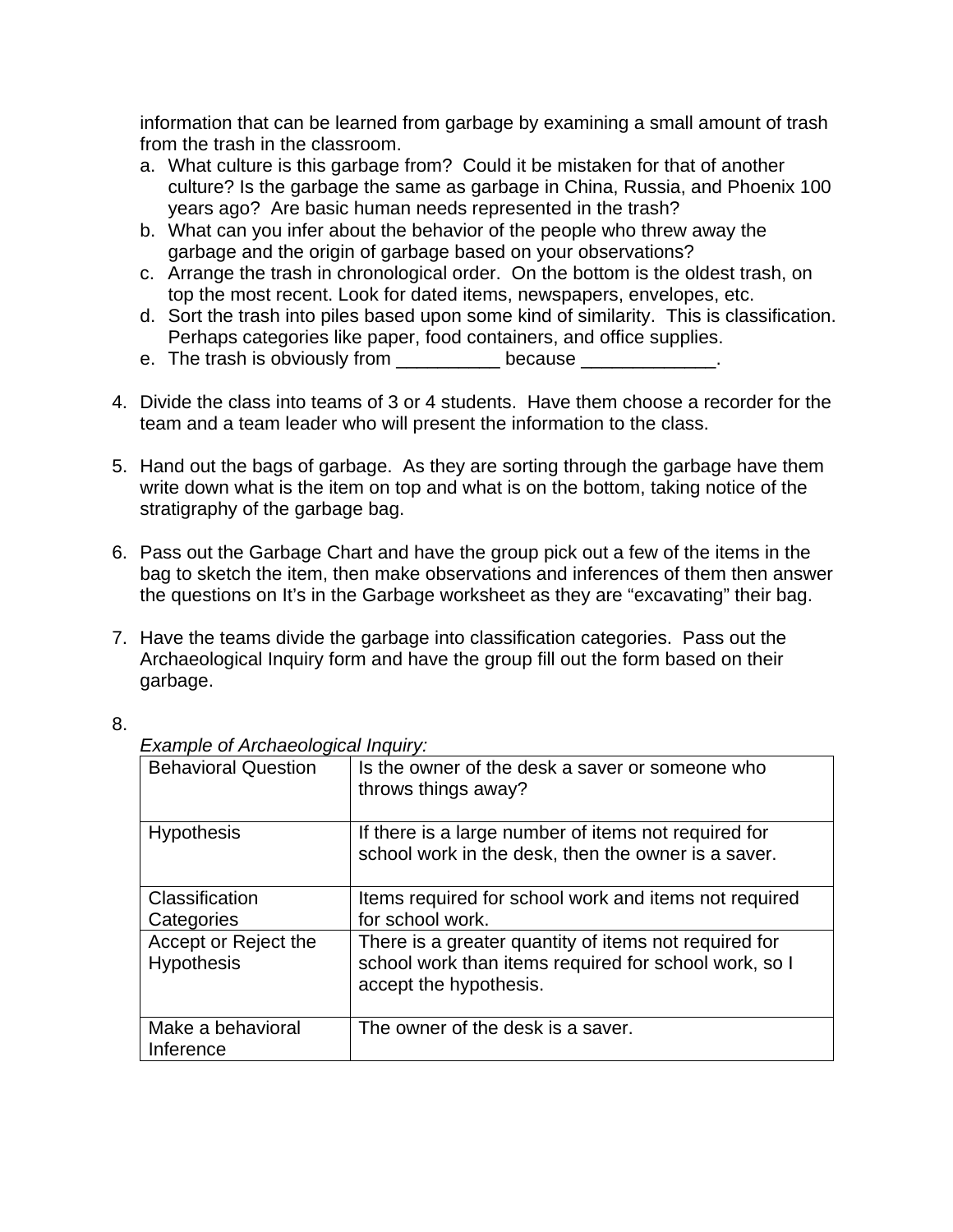- 9. At the end have the team leader present the summary of the teams findings to the class.
- 10. Have the teams repack their bags.

#### *Closure*

Lead a discussion using the following questions:

1. As students make inferences about the use or purpose of their garbage ask; "What would the activity you are proposing (hypothesis) look like archaeologically and what artifacts would you expect to find if your hypothesis is correct?

*Concept*: When archaeologists suspect certain behavior, they make a hypothesis about what it looked like. For example, could hypothesize that people butchered large game where it was killed and took the best parts back to the village. In excavating the village this would prove or disprove their hypothesis based on the animal bones present.

2. Does your study of your garbage tell you everything about American society? Why or Why not?

*Concept*: One sample is only a glimpse into a complex society – this is the same for archaeologists as they excavate a site.

3. Can the contents of your garbage change throughout the year? Or as a result of special events (birthdays, other people over for dinner)? What mistakes might an archaeologist make about your family if he/she studied only the garbage from special events?

*Concept*: Archaeologist studies multiple sites over long periods of time in order to reflect the range of activities of a society.

4. How would the results of your study be different if we had mixed your individual garbage bags all together into one giant pile?

*Concept*: Context would have been lost and only very general statements about the culture could be made.

#### *Evaluation*

Collect the students' activity sheets and reports.

Special thanks to *The Intriguing Past* for use of this material, produced by the US Department of the Interior, Bureau of Land Management by Shelly Smith, Jeanne Moe, Kelly Letts and Danielle Paterson.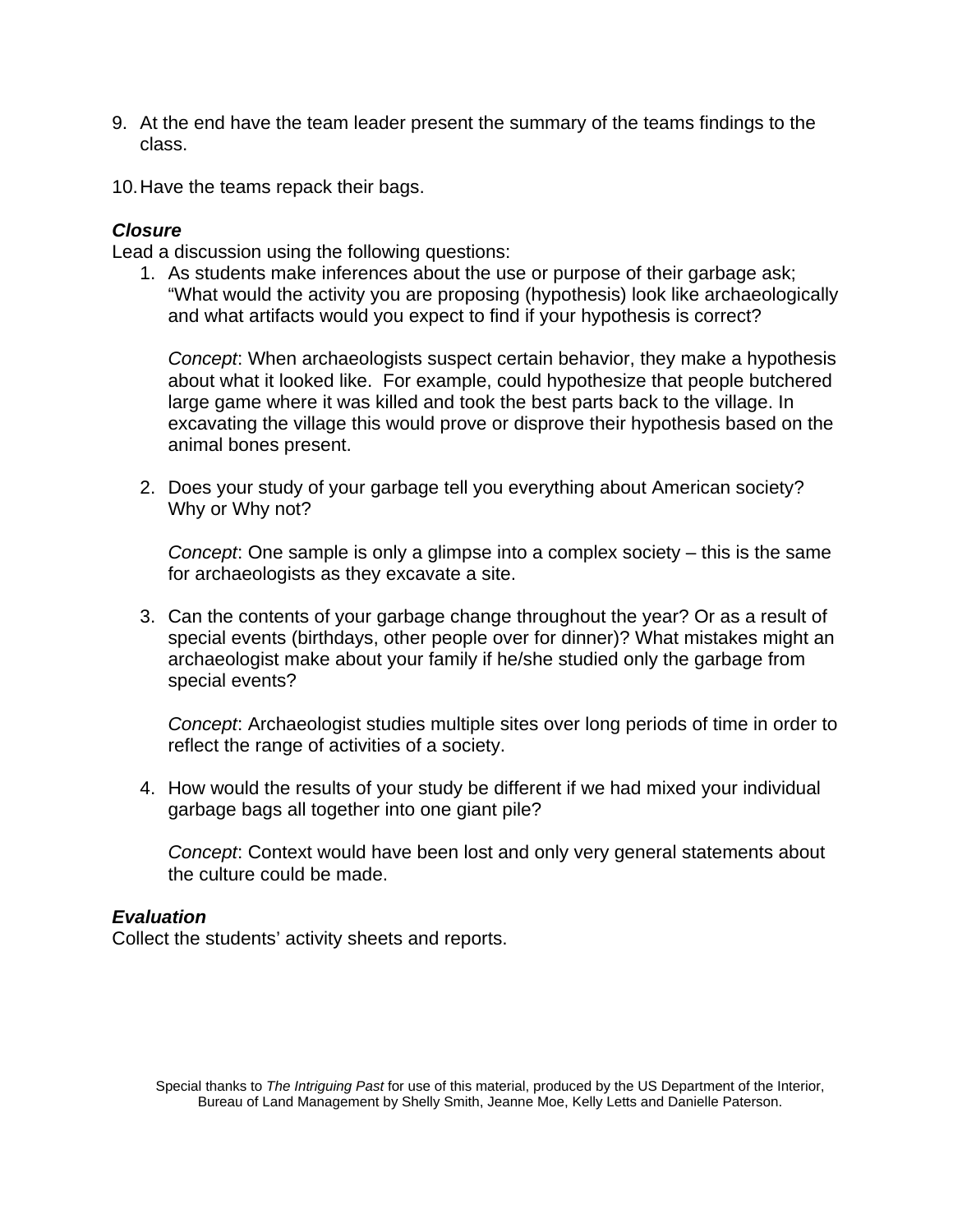### **Vocabulary Worksheet**

#### *Artifact*

Any object made or used by people.

#### *Attribute*

Characteristics or properties of an object such as size, color, or shape.

#### *Classification*

Systematic arrangement in groups or categories according to established criteria.

#### *Context*

The relationship artifacts have to each other and the situation in which they are found.

#### *Data*

Information; especially information organized for analysis.

#### *Hypothesis*

A proposed explanation accounting for a set of facts that can be tested by further investigation.

#### *Inference*

A conclusion derived from observations.

#### *Observation*

Recognizing or noting a fact or occurrence.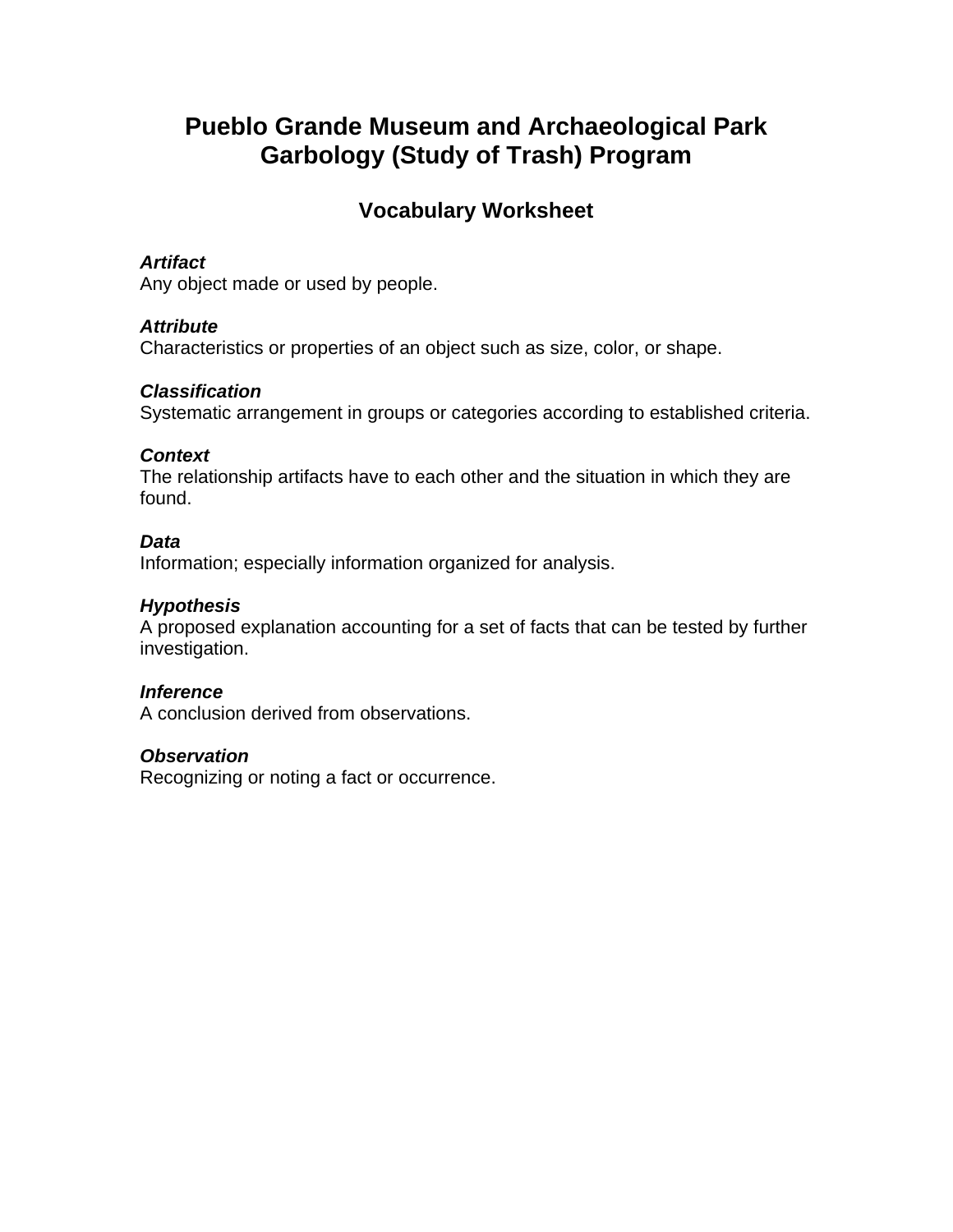### **Observation/Inference Worksheet**

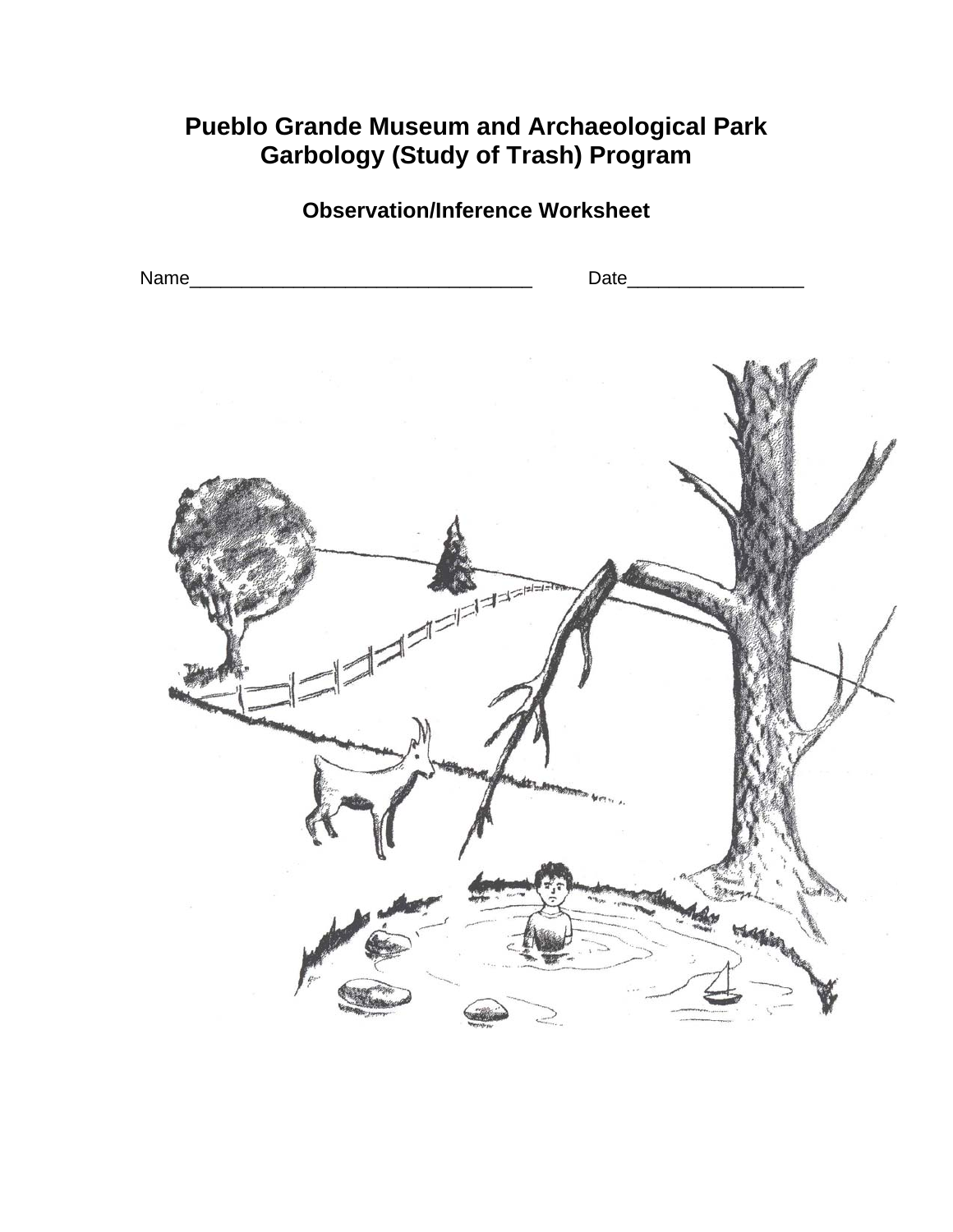Name **Name** 

Directions: Place an 'I' if the statement is an inference, and an 'O' if the statement is an observation.

- **1.** The boy is in the water.
- **2.** The weather is cold.
- **12.** 3. The tree branch is broken.
- **1.** 4. If the boy crawled out of the water the goat would butt him.
- 5. The boy fell off the branch.
- 6. A goat is standing by the pond.
- \_\_\_\_ 7. The branch will fall on the boy's head.
- **8.** The boy fell off the rocks.
- \_\_\_\_ 9. There is a sailboat in the water.
- 10. The sailboat belongs to the boy.
- 11. The goat will soon leave the pond.
- 12. The tree by the pond has no leaves on it.
- 13. There are three rocks in the pond.
- **14.** The tree by the pond is dead.
- 15. If it rains leaves will grow on the tree.
- 16. The goat butted the boy into the pond.

#### *ANSWER KEY*

- 1. Observation
- 2. Inference
- 3. Observation
- 4. Inference 5. Inference
- 10. Inference
- 6. Observation
- 11. Inference

7. Inference 8. Inference 9. Observation

- 12. Observation
- 13. Observation
- 14. Inference
- 15. Inference
- 16. Inference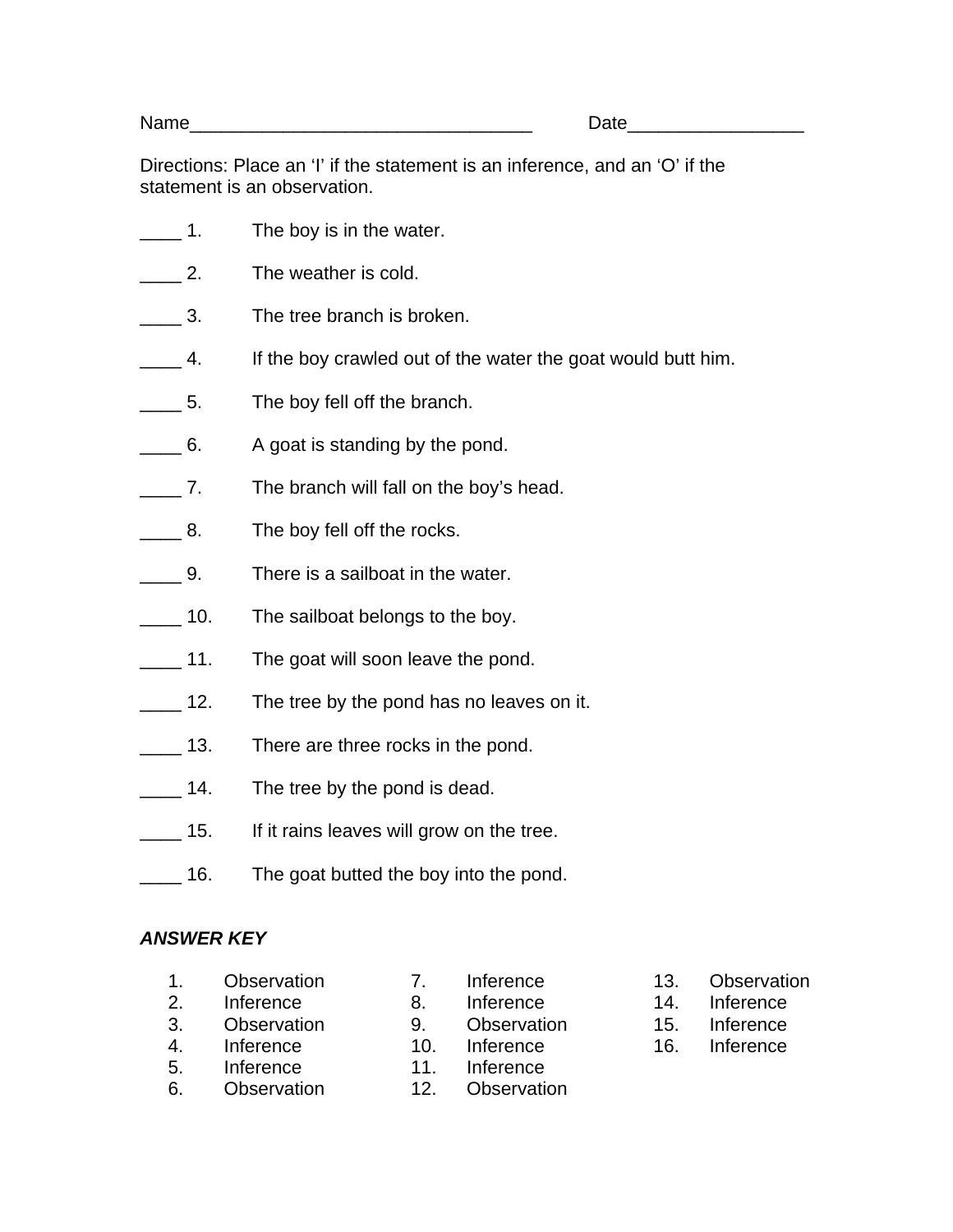### **Student Life Chronology Worksheet**

Name and the set of the set of the set of the set of the Date of the Set of the Set of the Set of the Set of the Set of the Set of the Set of the Set of the Set of the Set of the Set of the Set of the Set of the Set of the

Directions: Students should list eight events in their life in chronological order then come up with a symbol that represents that event. It should go from the most recent event to the oldest event.

|                   | <b>Event</b> |
|-------------------|--------------|
| Symbol<br>Recent: |              |
|                   |              |
|                   |              |
|                   |              |
|                   |              |
|                   |              |
|                   |              |
|                   |              |
|                   |              |
|                   |              |
|                   |              |
|                   |              |
|                   |              |
|                   |              |
|                   |              |
|                   |              |
|                   |              |
|                   |              |
|                   |              |
|                   |              |
|                   |              |
|                   |              |
|                   |              |
|                   |              |
|                   |              |
|                   |              |
|                   |              |
|                   |              |
| Oldest:           |              |
|                   |              |
|                   |              |
|                   |              |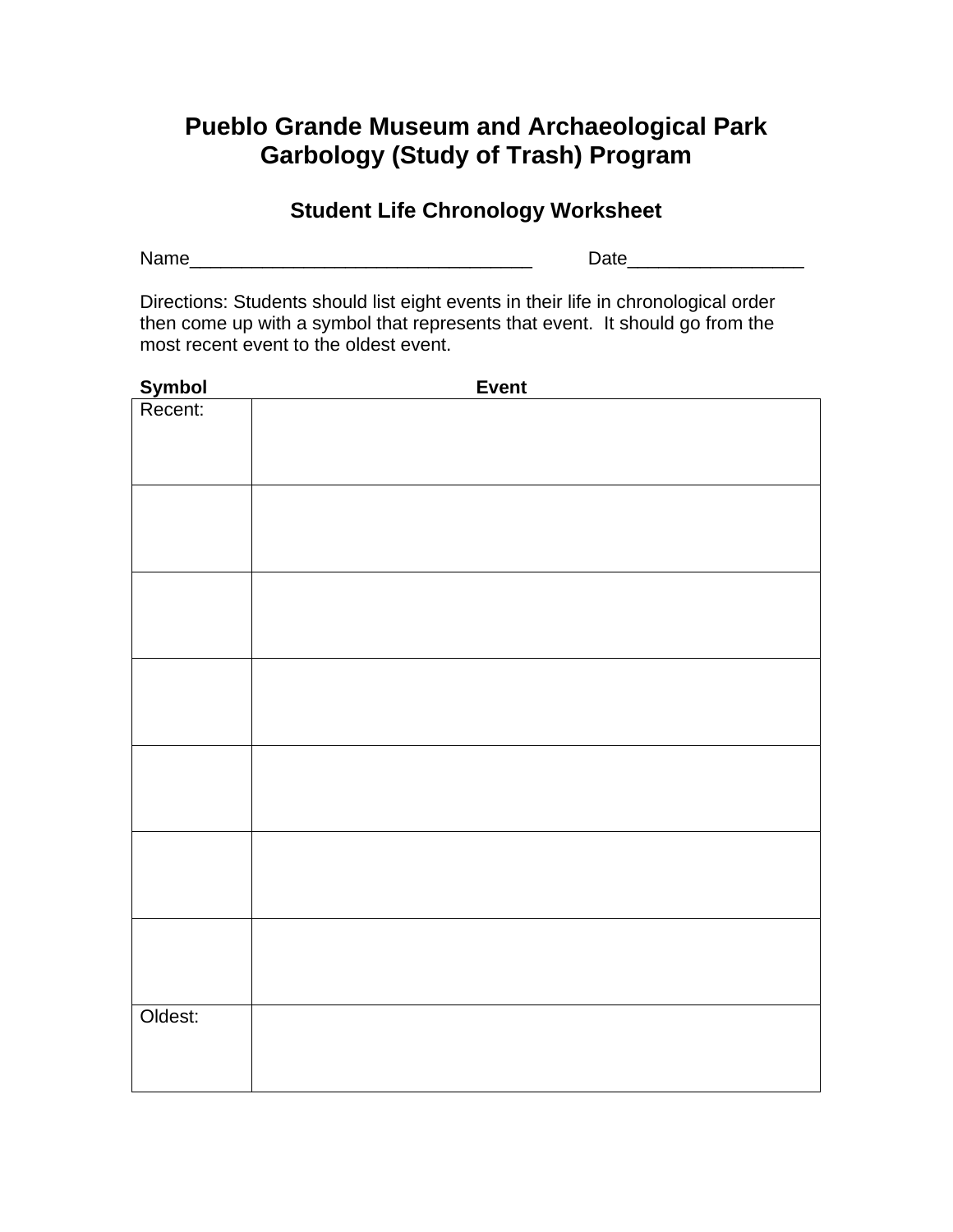# **Garbage Chart Worksheet**

Name\_\_\_\_\_\_\_\_\_\_\_\_\_\_\_\_\_\_\_\_\_\_\_\_\_\_\_\_\_\_\_\_\_ Date\_\_\_\_\_\_\_\_\_\_\_\_\_\_\_\_\_

| <b>Sketch of Item</b> | <b>Description of Item</b><br>(Observation) | Guess as to use or<br>purpose (Inference) |
|-----------------------|---------------------------------------------|-------------------------------------------|
|                       |                                             |                                           |
|                       |                                             |                                           |
|                       |                                             |                                           |
|                       |                                             |                                           |
|                       |                                             |                                           |
|                       |                                             |                                           |
|                       |                                             |                                           |
|                       |                                             |                                           |
|                       |                                             |                                           |
|                       |                                             |                                           |
|                       |                                             |                                           |
|                       |                                             |                                           |
|                       |                                             |                                           |
|                       |                                             |                                           |
|                       |                                             |                                           |
|                       |                                             |                                           |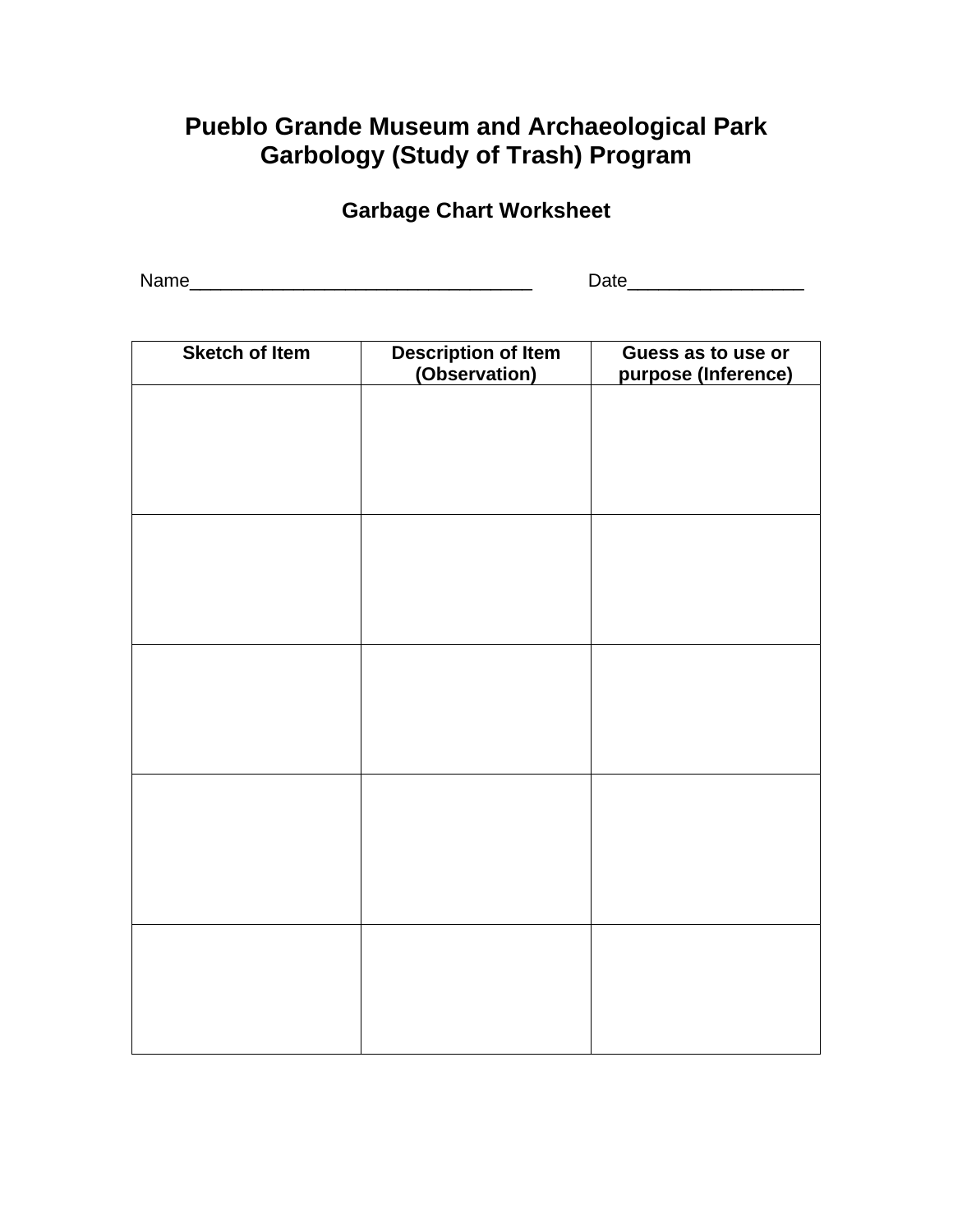### **It is in the Garbage Worksheet**

Name **Name** 

Directions: Use this sheet to take notes during your "excavation" of the garbage bag. Once you are finished you can use this information to complete your verbal report about the garbage. You must give reasons for your answers based on the "evidence" – the artifacts which support your answer.

- 1. Could you tell when your garbage was thrown away? If yes, how? If no, why not?
- 2. List two or more inferences you can make about the person(s) who threw away the trash.
- 3. From where did your garbage come?
- 4. Which basic human needs does your garbage show are being met?
- 5. Name two or more of the categories into which you classified your trash.
- 6. How do you know this garbage is of this culture?